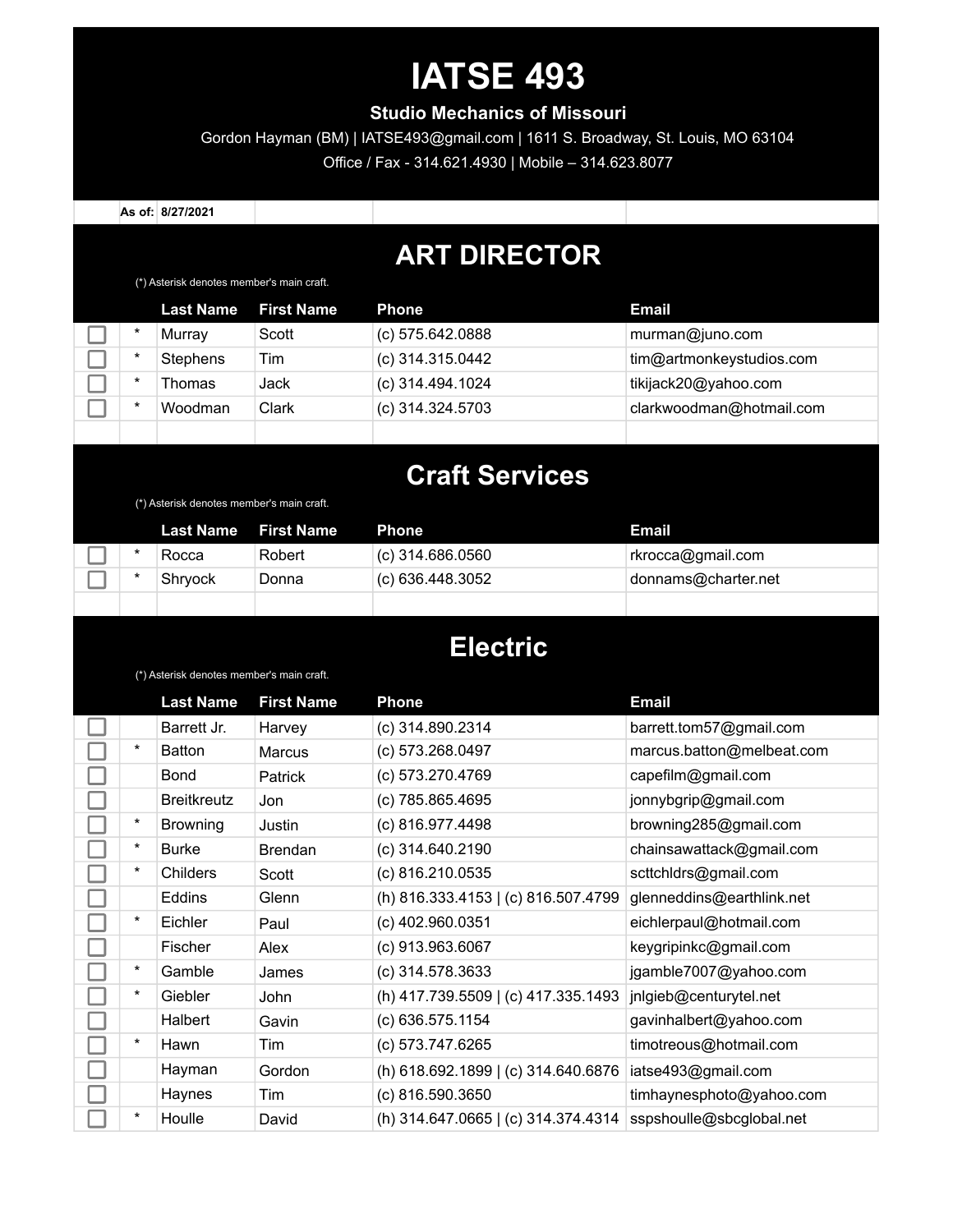|          | Kube                                      | Dave                | (c) 314.497.7972                    | gatewaygrip@me.com              |
|----------|-------------------------------------------|---------------------|-------------------------------------|---------------------------------|
| $^\star$ | Ladwig                                    | Craig               | (h) 402.331.4340   (c) 402.598.6014 | cladwig@cox.net                 |
|          | McCleary                                  | Robb                | (c) 573.619.4952                    | rrmfy6@gmail.com                |
| $\star$  | Meier                                     | Eric                |                                     |                                 |
|          | Nielsen                                   | Sean                | (c) 573.216.0150                    | nielsenproducing@gmail.com      |
|          | O'Connor                                  | Timothy             | $(c)$ 314.581.5003                  | tim@oconnorpropertyservices.com |
| $\star$  | Osbern                                    | Jeremy              | (c) 323.893.6768                    | jeremy@throughaglass.com        |
|          | Pope                                      | Kent                | (c) 319.530.6757                    | kent@pmcstudios.com             |
| $\star$  | Proleiko                                  | Adrian              | (c) 420.8090                        | controlledmayhem@mail.ru        |
|          | Reisz                                     | Adam                | (h) 314.918.8769   (c) 314.283.8494 | adam_reisz@sbcglobal.net        |
|          | Rocca                                     | Robert              | (c) 314.686.0560                    | rkrocca@gmail.com               |
|          | Rutherford                                | Dave                | (c) 310.779.3283                    | daverutherford@me.com           |
|          | Schlotzhauer                              | Roycee              | (c) 913.706.7740                    | royceeree@gmail.com             |
| $^\star$ | Sennott IV                                | John                | (c) 314.283.6669                    | sennott.john@gmail.com          |
|          | Speed                                     | Richard             | (h) 314.645.3205   (c) 314.210.5900 | rspeed55@charter.net            |
|          | Stone                                     | Mark                | (c) 314.761.5250                    | markstonework@gmail.com         |
| $^\star$ | Thomas                                    | Bill                | (h) 913.262.8277   (c) 913.915.1480 | gafferkc@mac.com                |
|          | Vassar                                    | Joshua              | (c) 314.502.2187                    | joshuavassar@gmail.com          |
| $^\star$ | Walker Jr.                                | Lonnell             | (c) 618.409.5069                    | lonnell.walkerjr@gmail.com      |
| *        | Wharton                                   | Forest J            | (c) 636.359.5095                    | forestjwharton@gmail.com        |
|          |                                           |                     |                                     |                                 |
|          | (*) Asterisk denotes member's main craft. |                     | Greensperson                        |                                 |
|          | <b>Line of Minimum Committee</b>          | <b>PERMIT AND A</b> |                                     |                                 |

|  | <b>Last Name</b> First Name |         | Phone            | Email                           |
|--|-----------------------------|---------|------------------|---------------------------------|
|  | O'Connor                    | Timothy | (c) 314.581.5003 | tim@oconnorpropertyservices.com |
|  |                             |         |                  |                                 |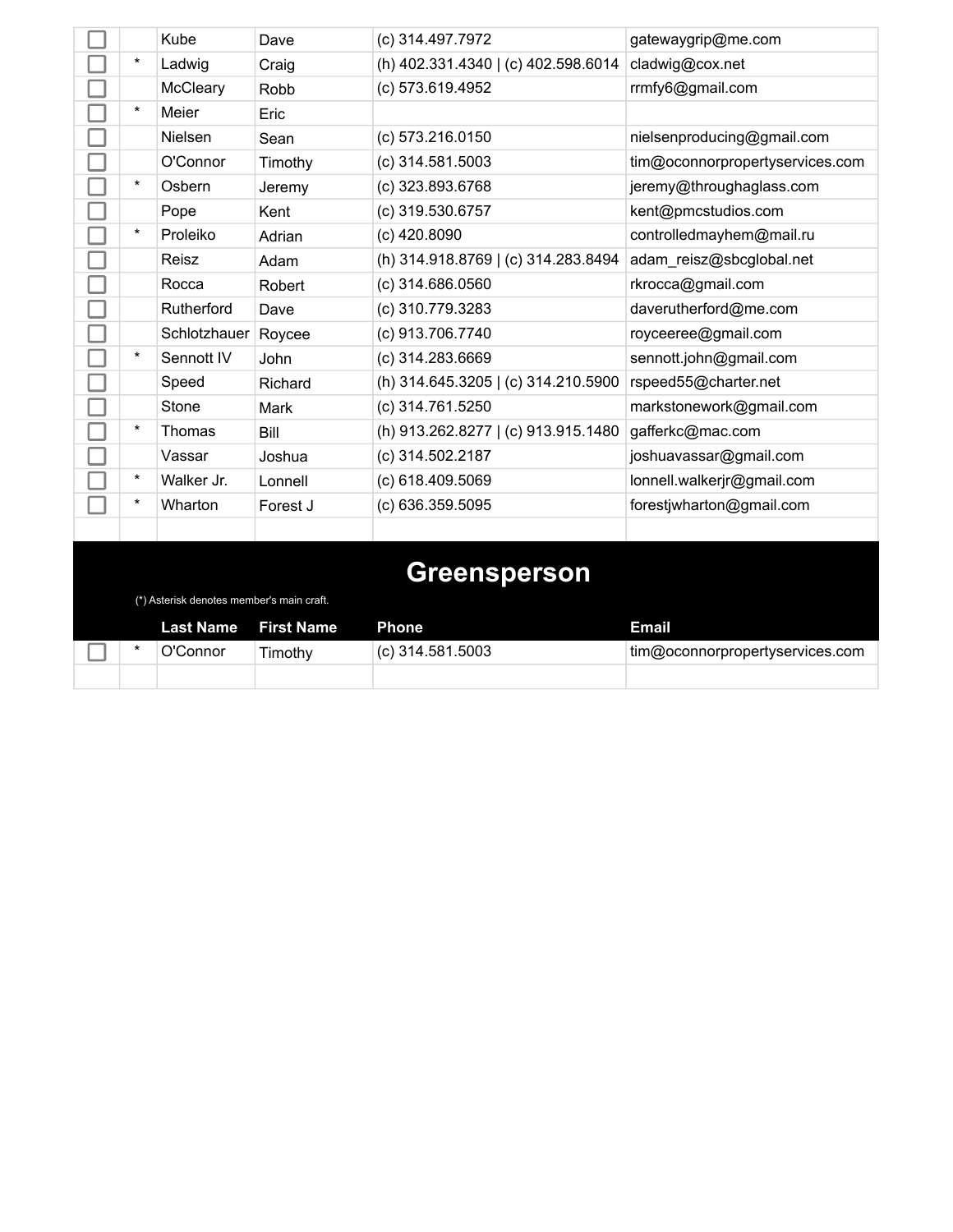## **Grip**

(\*) Asterisk denotes member's main craft.

|          | <b>Last Name</b>   | <b>First Name</b> | Phone                               | <b>Email</b>                    |
|----------|--------------------|-------------------|-------------------------------------|---------------------------------|
|          | Barrett Jr.        | <b>Barrett</b>    | (c) 314.890.2314                    | barrett.tom57@gmail.com         |
|          | <b>Batton</b>      | Marcus            | (c) 573.268.0497                    | marcus.batton@melbeat.com       |
| $\star$  | Bond               | Patrick           | (c) 573.270.4769                    | capefilm@gmail.com              |
| $\star$  | <b>Breitkreutz</b> | Jon               | (c) 785.865.4695                    | jonnybgrip@gmail.com            |
| $\star$  | <b>Browning</b>    | Justin            | (c) 816.977.4498                    | browning285@gmail.com           |
|          | <b>Burke</b>       | Brendan           | (c) 314.640.2190                    | chainsawattack@gmail.com        |
|          | Childers           | Scott             | (c) 816.210.0535                    | scttchldrs@gmail.com            |
| $^\star$ | Eddins             | Glenn             | (h) 816.333.4153   (c) 816.507.4799 | glenneddins@earthlink.net       |
| $\star$  | Fischer            | Alex              | (c) 913.963.6067                    | keygripinkc@gmail.com           |
|          | Gamble             | James             | (c) 314.578.3633                    | jgamble7007@yahoo.com           |
| $\star$  | Halbert            | Gavin             | (c) 636.575.1154                    | gavinhalbert@yahoo.com          |
|          | Havlis             | Mike              | (c) 618.559.7449                    | --None--                        |
|          | Hawn               | Tim               | (c) 573.747.6265                    | timotreous@hotmail.com          |
| $\star$  | Hayman             | Gordon            | (h) 618.692.1899   (c) 314.640.6876 | iatse493@gmail.com              |
|          | Haynes             | Tim               | (c) 816.590.3650                    | timhaynesphoto@yahoo.com        |
|          | Houlle             | David             | (h) 314.647.0665   (c) 314.374.4314 | sspshoulle@sbcglobal.net        |
| $\star$  | Hughes             | <b>Nick</b>       | (c) 913.526.5294                    | nickhughesis@gmail.com          |
| $\star$  | Kube               | Dave              | (c) 314.497.7972                    | gatewaygrip@me.com              |
|          | Ladwig             | Craig             | (h) 402.331.4340   (c) 402.598.6014 | cladwig@cox.net                 |
|          | Manton             | Ed                | (c) 314.378.6973                    | ejmanton@sbcglobal.net          |
| $\ast$   | McCleary           | Robb              | (c) 573.619.4952                    | rrmfy6@gmail.com                |
| $\star$  | Meier              | Eric              |                                     |                                 |
| $\star$  | Nielsen            | Sean              | (c) 573.216.0150                    | nielsenproducing@gmail.com      |
|          | O'Connor           | Timothy           | $(c)$ 314.581.5003                  | tim@oconnorpropertyservices.com |
|          | Osbern             | Jeremy            | (c) 323.893.6768                    | jeremy@throughaglass.com        |
| $^\star$ | Proleiko           | Adrian            | (c) 420.8090                        | controlledmayhem@mail.ru        |
| $\ast$   | Reisz              | Adam              | (h) 314.918.8769   (c) 314.283.8494 | adam_reisz@sbcglobal.net        |
|          | Rocca              | Robert            | $(c)$ 314.686.0560                  | rkrocca@gmail.com               |
| $^\star$ | Rutherford         | Dave              | (c) 310.779.3283                    | daverutherford@me.com           |
| $\ast$   | Schlotzhauer       | Roycee            | (c) 913.706.7740                    | royceeree@gmail.com             |
|          | Sennott IV         | John              | (c) 314.283.6669                    | sennott.john@gmail.com          |
| $^\star$ | Speed              | Richard           | (h) 314.645.3205   (c) 314.210.5900 | rspeed55@charter.net            |
| $\ast$   | Stone              | Mark              | (c) 314.761.5250                    | markstonework@gmail.com         |
|          | Thomas             | Bill              | (h) 913.262.8277   (c) 913.915.1480 | gafferkc@mac.com                |
|          | Tudor              | Jim               | (c) 314.814.4298                    | jmtudor@sbcglobal.net           |
| $^\star$ | Vassar             | Joshua            | (c) 314.502.2187                    | joshuavassar@gmail.com          |
| $\ast$   | Walker Jr.         | Lonnell           | (c) 618.409.5069                    | lonnell.walkerjr@gmail.com      |
| $^\star$ | Wharton            | Forest            | (c) 636.359.5095                    | forestjwharton@gmail.com        |
|          | Zuniga             | Carlos            | (c) 314.604.7554                    | losman29@gmail.com              |
|          |                    |                   |                                     |                                 |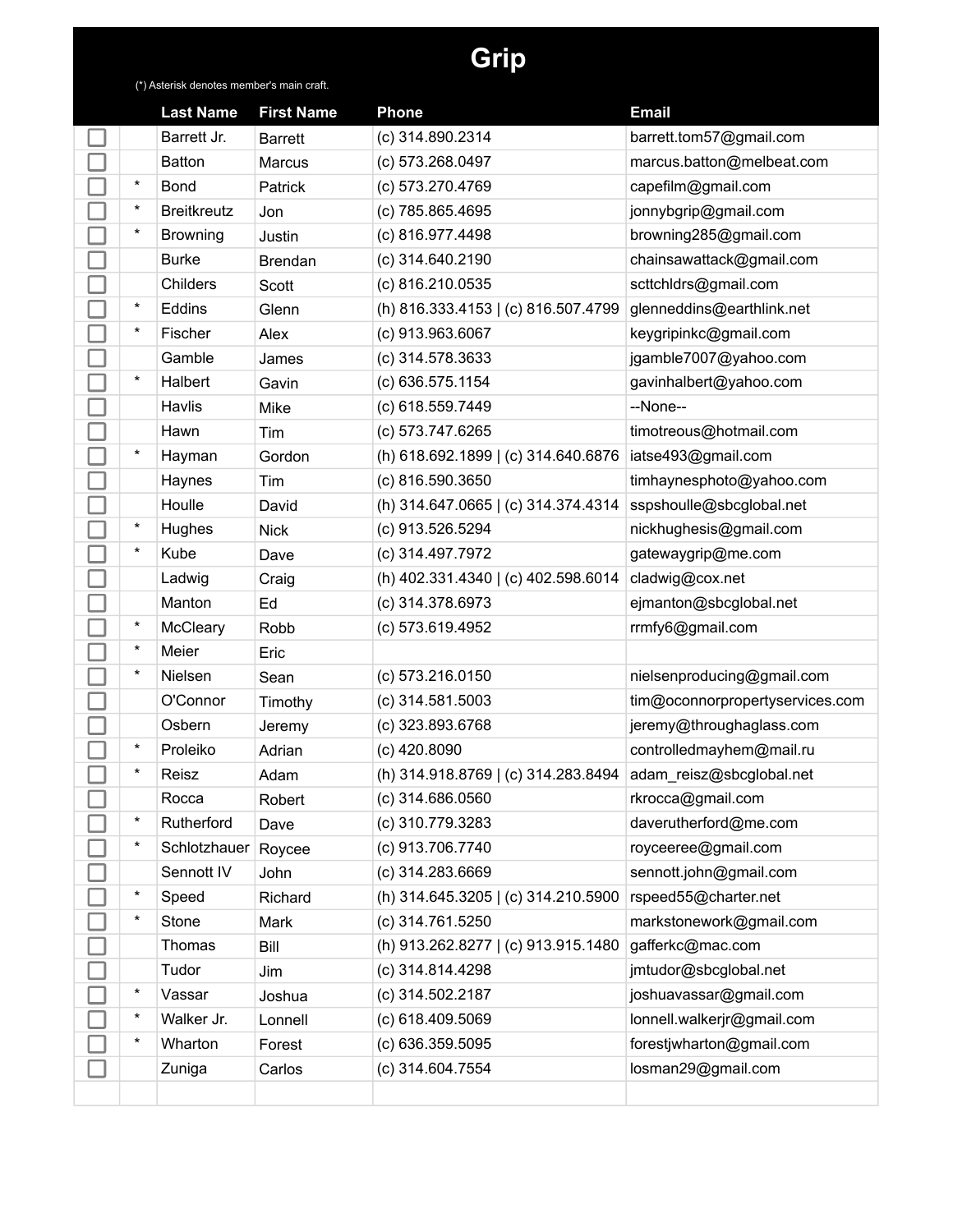## **Hair Stylist**

(\*) Asterisk denotes member's main craft.

|         | <b>Last Name</b> | <b>First Name</b> | <b>Phone</b>                        | <b>Email</b>                    |
|---------|------------------|-------------------|-------------------------------------|---------------------------------|
| $\ast$  | Bjornson         | Amanda            | (c) 314.374.9568                    | amandab@stlouismakeupartist.com |
| $\star$ | <i>Iverson</i>   | Brandi            | (c) 314.540.7986                    | blihairstyles@gmail.com         |
| $\star$ | Kalz             | Lisa              |                                     | lisa@lisakalz.com               |
|         | Martinez         | Rommie            | (c) 314.707.9908                    | rommie.martinez@gmail.com       |
| $\star$ | Seager           | Heidi             | (c) 913.593.4956                    | heidiseager@gmail.com           |
|         | Sullivan         | Sharon            | (h) 913.219.5303   (c) 913.236.9430 | makeupss@yahoo.com              |
|         | Wilke            | Cathy             | (h) 314.725.1276   (c) 314.604.8630 | cathy@cathywilke.net            |
|         |                  |                   |                                     |                                 |

#### **Locations**

(\*) Asterisk denotes member's main craft.

|   | Last Name I | <b>First Name</b> | Phone              | <b>Email</b>            |
|---|-------------|-------------------|--------------------|-------------------------|
| ⋇ | Durham      | Ron               | $(c)$ 314.323.4697 | rondurham@sbcglobal.net |
|   |             |                   |                    |                         |

#### **Make-Up**

(\*) Asterisk denotes member's main craft.

|              | <b>Last Name</b>                          | <b>First Name</b>    | <b>Phone</b>                        | <b>Email</b>                    |  |  |  |  |
|--------------|-------------------------------------------|----------------------|-------------------------------------|---------------------------------|--|--|--|--|
| *            | <b>Bjornson</b>                           | Amanda               | $(c)$ 314.374.9568                  | amandab@stlouismakeupartist.com |  |  |  |  |
| $^\star$     | Breezy                                    | <b>Brezany Adams</b> | $(c)$ 314.265.4068                  | bbreezie50@msn.com              |  |  |  |  |
| *            | <b>Bruce</b>                              | Adrienne             | (c) 314.952.7304                    | bruceangel2003@hotmail.com      |  |  |  |  |
| $\ast$       | Hodges                                    | Jenny                | $(c)$ 314.853.6090                  | jenny.hodges@me.com             |  |  |  |  |
| $\ast$       | <i>Iverson</i>                            | Brandi               | (c) 314.540.7986                    | blihairstyles@gmail.com         |  |  |  |  |
| $\ast$       | Kalz                                      | Lisa                 |                                     | lisa@lisakalz.com               |  |  |  |  |
| $^\star$     | Martinez                                  | Rommie               | (c) 314.707.9908                    | rommie.martinez@gmail.com       |  |  |  |  |
| $^\star$     | Seager                                    | Heidi                | $(c)$ 913.593.4956                  | heidiseager@gmail.com           |  |  |  |  |
| $^\star$     | Sullivan                                  | Sharon               | (h) 913.219.5303   (c) 913.236.9430 | makeupss@yahoo.com              |  |  |  |  |
|              | Wilke                                     | Cathy                | (h) 314.725.1276   (c) 314.604.8630 | cathy@cathywilke.net            |  |  |  |  |
|              |                                           |                      |                                     |                                 |  |  |  |  |
| <b>Medic</b> |                                           |                      |                                     |                                 |  |  |  |  |
|              | (*) Asterisk denotes member's main craft. |                      |                                     |                                 |  |  |  |  |
|              | <b>Last Name</b>                          | <b>First Name</b>    | <b>Phone</b>                        | <b>Email</b>                    |  |  |  |  |
|              |                                           |                      |                                     |                                 |  |  |  |  |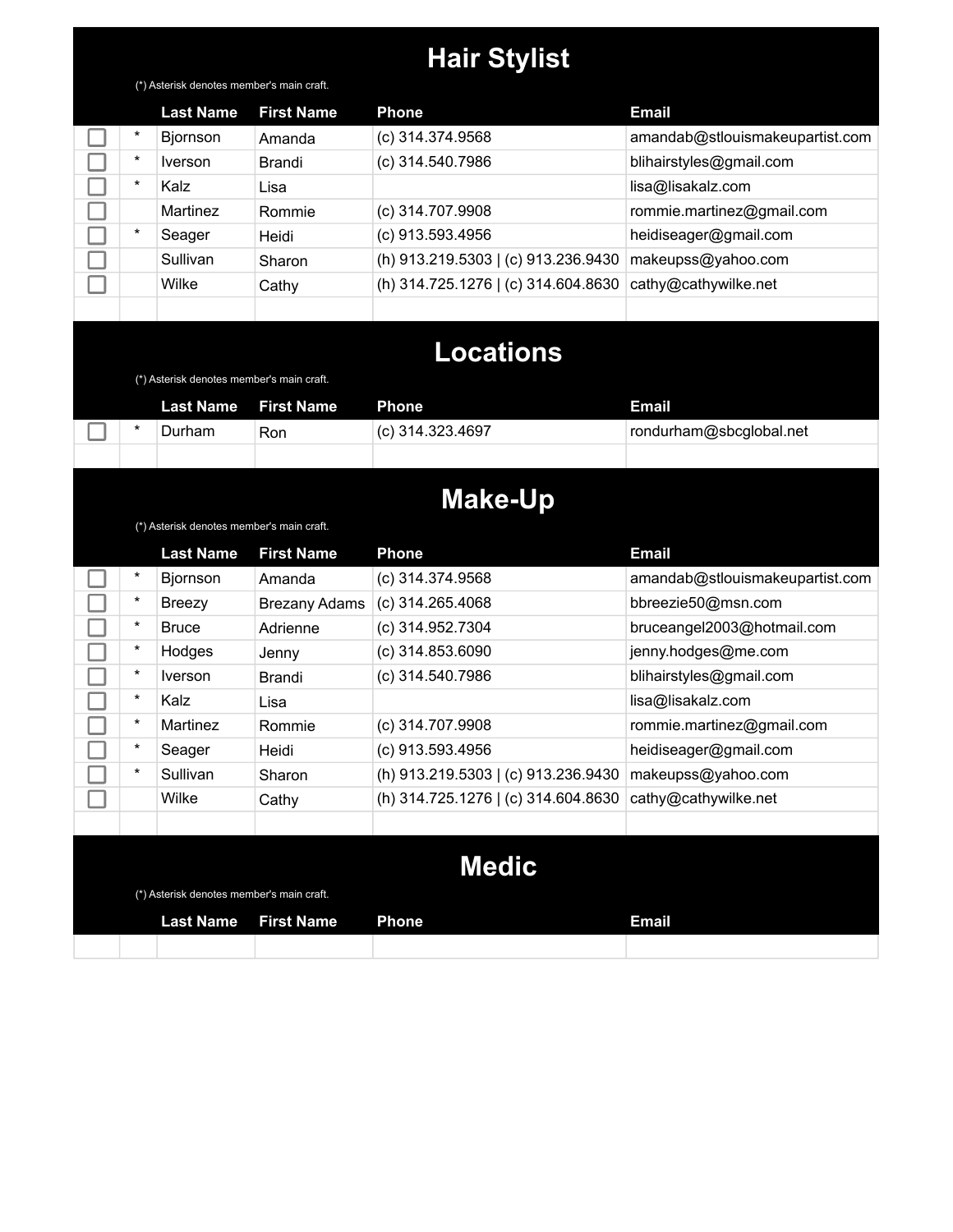| <b>Production Office Coordinator</b><br>(*) Asterisk denotes member's main craft. |                                           |                      |                                     |                          |  |  |  |
|-----------------------------------------------------------------------------------|-------------------------------------------|----------------------|-------------------------------------|--------------------------|--|--|--|
|                                                                                   | <b>Last Name</b>                          | <b>First Name</b>    | <b>Phone</b>                        | <b>Email</b>             |  |  |  |
| $^\star$                                                                          | <b>Butler</b>                             | Monica               | (c) 314.479.2938                    | mylifebutler@gmail.com   |  |  |  |
| $^\star$                                                                          | Knubley                                   | Paul                 | (c) 314.517.6951                    | pknubley@gmail.com       |  |  |  |
|                                                                                   |                                           |                      |                                     |                          |  |  |  |
|                                                                                   |                                           |                      | <b>Props</b>                        |                          |  |  |  |
|                                                                                   | (*) Asterisk denotes member's main craft. |                      |                                     |                          |  |  |  |
|                                                                                   | <b>Last Name</b>                          | <b>First Name</b>    | <b>Phone</b>                        | <b>Email</b>             |  |  |  |
|                                                                                   | Giebler                                   | John                 | (h) 417.739.5509   (c) 417.335.1493 | jnlgieb@centurytel.net   |  |  |  |
|                                                                                   | Haynes                                    | Tim                  | (c) 816.590.3650                    | timhaynesphoto@yahoo.com |  |  |  |
|                                                                                   | Knubley                                   | Paul                 | (c) 314.517.6951                    | pknubley@gmail.com       |  |  |  |
| $^{\star}$                                                                        | Mahmood                                   | Erica                | (c) 754.423.7540                    | emahmood07@gmail.com     |  |  |  |
| $\star$                                                                           | Murray                                    | Scott                | (c) 575.642.0888                    | murman@juno.com          |  |  |  |
|                                                                                   | Ogier                                     | Vivian               | (c) 314.409.0624                    | voga@sbcglobal.net       |  |  |  |
|                                                                                   | Stephens                                  | Tim                  | (c) 314.315.0442                    | tim@artmonkeystudios.com |  |  |  |
| $\star$                                                                           | Thomas                                    | <b>Beth</b>          | (c) 314.420.7551                    | bathomas429@yahoo.com    |  |  |  |
|                                                                                   | Woodman                                   | Clark                | (c) 314.324.5703                    | clarkwoodman@hotmail.com |  |  |  |
|                                                                                   |                                           |                      |                                     |                          |  |  |  |
|                                                                                   |                                           |                      | <b>Scenic Artist</b>                |                          |  |  |  |
|                                                                                   |                                           |                      |                                     |                          |  |  |  |
|                                                                                   | (*) Asterisk denotes member's main craft. |                      |                                     |                          |  |  |  |
|                                                                                   | <b>Last Name</b>                          | <b>First Name</b>    | <b>Phone</b>                        | <b>Email</b>             |  |  |  |
|                                                                                   | <b>Breezy</b>                             | <b>Brezany Adams</b> | $(c)$ 314.265.4068                  | bbreezie50@msn.com       |  |  |  |
|                                                                                   | Merlotti                                  | Barbara              | (c) 618.980.2997                    | bmerlotti2@yahoo.com     |  |  |  |
|                                                                                   | Thomas                                    | Jack                 | (c) 314.494.1024                    | tikijack20@yahoo.com     |  |  |  |
|                                                                                   |                                           |                      |                                     |                          |  |  |  |
|                                                                                   |                                           |                      | <b>Set Construction</b>             |                          |  |  |  |
|                                                                                   | (*) Asterisk denotes member's main craft. |                      |                                     |                          |  |  |  |
|                                                                                   | <b>Last Name</b>                          | <b>First Name</b>    | <b>Phone</b>                        | <b>Email</b>             |  |  |  |
|                                                                                   | <b>Breitkreutz</b>                        | Jon                  | (c) 785.865.4695                    | jonnybgrip@gmail.com     |  |  |  |
|                                                                                   | Giebler                                   | John                 | (h) 417.739.5509   (c) 417.335.1493 | jnlgieb@centurytel.net   |  |  |  |
| $\ast$                                                                            | Harren                                    | David                | (h) 217.522.2763   (c) 217.416.1496 | khdh94@sbcglobal.net     |  |  |  |
|                                                                                   | Havlis                                    | Mike                 | (c) 618.559.7449                    | --None--                 |  |  |  |
|                                                                                   | Hayman                                    | Gordon               | (h) 618.692.1899   (c) 314.640.6876 | iatse493@gmail.com       |  |  |  |
| $\star$                                                                           | Manton                                    | Ed                   | (c) 314.378.6973                    | ejmanton@sbcglobal.net   |  |  |  |
|                                                                                   | Stephens                                  | Tim                  | (c) 314.315.0442                    | tim@artmonkeystudios.com |  |  |  |
|                                                                                   | Thomas                                    | Jack                 | (c) 314.494.1024                    | tikijack20@yahoo.com     |  |  |  |
|                                                                                   | Tudor                                     | Jim                  | (c) 314.814.4298                    | jmtudor@sbcglobal.net    |  |  |  |
|                                                                                   |                                           |                      |                                     |                          |  |  |  |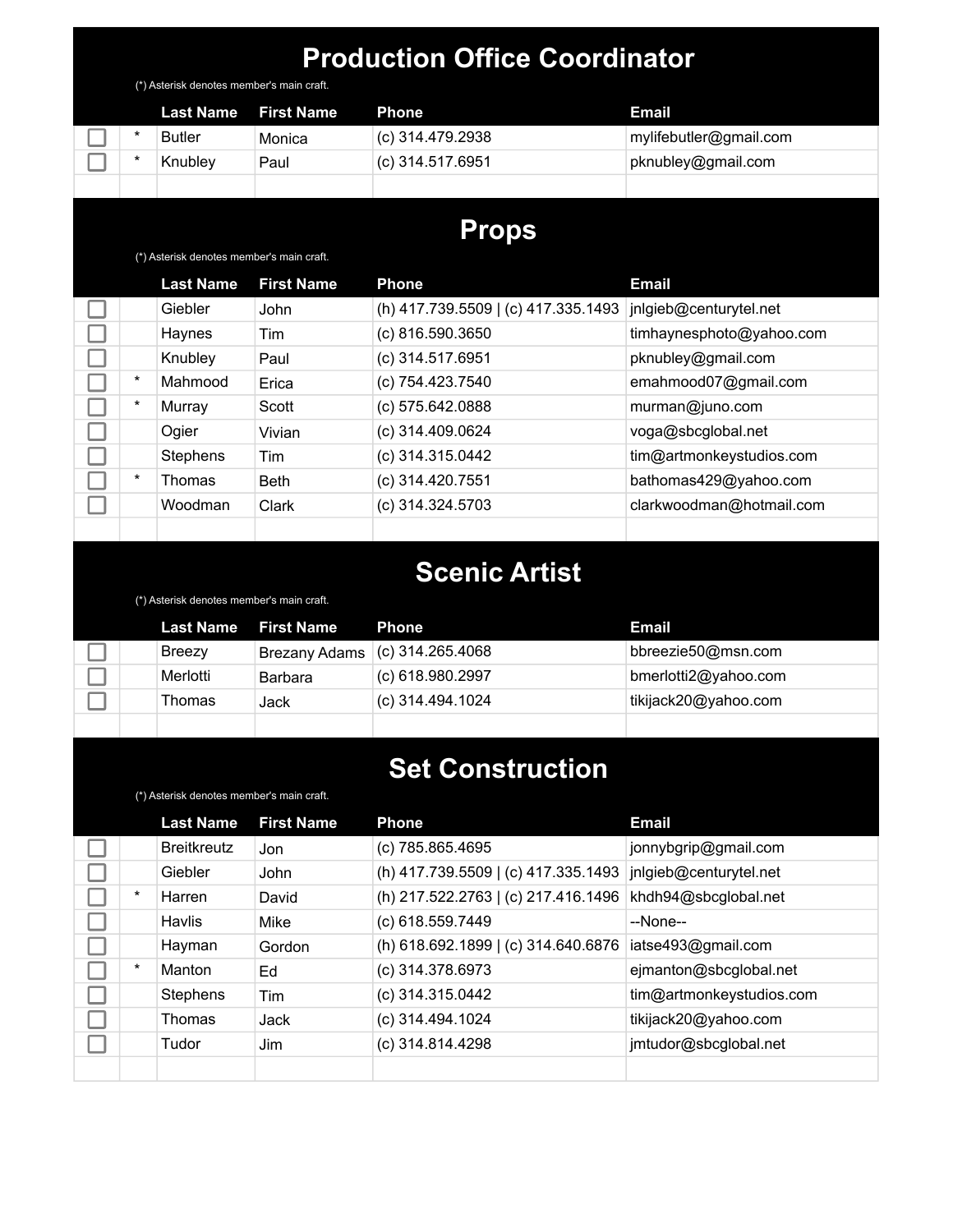## **Set Dressing**

(\*) Asterisk denotes member's main craft.

|          | <b>Last Name</b> | <b>First Name</b> | <b>Phone</b>                        | <b>Email</b>             |
|----------|------------------|-------------------|-------------------------------------|--------------------------|
|          | Giebler          | John              | (h) 417.739.5509   (c) 417.335.1493 | jnlgieb@centurytel.net   |
| $^\star$ | Goad             | Greg              | (c) 314.221.4943                    | daoghouse@aol.com        |
|          | Haynes           | Tim               | (c) 816.590.3650                    | timhaynesphoto@yahoo.com |
|          | Mahmood          | Erica             | (c) 754.423.7540                    | emahmood07@gmail.com     |
| $\ast$   | Merlotti         | Barbara           | (c) 618.980.2997                    | bmerlotti2@yahoo.com     |
|          | Ogier            | Vivian            | (c) 314.409.0624                    | voga@sbcglobal.net       |
|          | Thomas           | <b>Beth</b>       | (c) 314.420.7551                    | bathomas429@yahoo.com    |
| $\ast$   | Tudor            | Jim               | (c) 314.814.4298                    | jmtudor@sbcglobal.net    |
|          | Woodman          | Clark             | (c) 314.324.5703                    | clarkwoodman@hotmail.com |
|          |                  |                   |                                     |                          |

#### **Sound**

(\*) Asterisk denotes member's main craft.

(\*) Asterisk denotes member's main craft.

|          | <b>Last Name</b>  | <b>First Name</b> | <b>Phone</b>                        | <b>Email</b>               |
|----------|-------------------|-------------------|-------------------------------------|----------------------------|
| *        | Donsbach          | Timothy           | (c) 618.210.2649                    | flapjackbandit@hotmail.com |
| *        | Gettemeier        | Matthew           | (c) 314.283.8838                    | mgettemeier@gmail.com      |
|          | Giebler           | John              | (h) 417.739.5509   (c) 417.335.1493 | jnlgieb@centurytel.net     |
|          | Hayman            | Gordon            | (h) 618.692.1899   (c) 314.640.6876 | iatse493@gmail.com         |
| *        | Hoffman           | Mark              | (h) 402.669.2661   (c) 402.614.0417 | bluecsound@cox.net         |
| *        | <b>Kerins</b>     | David             | $(c)$ 314.609.0699                  | david@stlaudiopost.com     |
| $^\star$ | Pope              | Kent              | (c) 319.530.6757                    | kent@pmcstudios.com        |
|          | Reisz             | Adam              | (h) 314.918.8769   (c) 314.283.8494 | adam_reisz@sbcglobal.net   |
|          | <b>Rutherford</b> | Dave              | (c) 310.779.3283                    | daverutherford@me.com      |
| *        | Sanmiguel         | Sergio            | (c) 818.389.1764                    | soundsorcerer@me.com       |
| *        | Sweet             | Jamison           | $(c)$ 314.681.6256                  | jamison.sweet@gmail.com    |
| *        | Wefel             | Matthew           | (h) 314.200.8371   (c) 763.670.2499 | matt@aeiproductions.com    |
| *        | Zuniga            | Carlos            | (c) 314.604.7554                    | losman29@gmail.com         |
|          |                   |                   |                                     |                            |

## **Teleprompter**

|        | <b>Last Name</b> | <b>First Name</b> | <b>Phone</b>       | Email                  |
|--------|------------------|-------------------|--------------------|------------------------|
|        | Knubley          | Paul              | $(c)$ 314.517.6951 | pknubley@gmail.com     |
|        | Halbert          | Gavin             | $(c)$ 636.575.1154 | gavinhalbert@yahoo.com |
| $\ast$ | Moran            | Candice           | (c) 314.691.5231   | canmoran5@yahoo.com    |
|        | Pope             | Kent              | $(c)$ 319.530.6757 | kent@pmcstudios.com    |
|        |                  |                   |                    |                        |